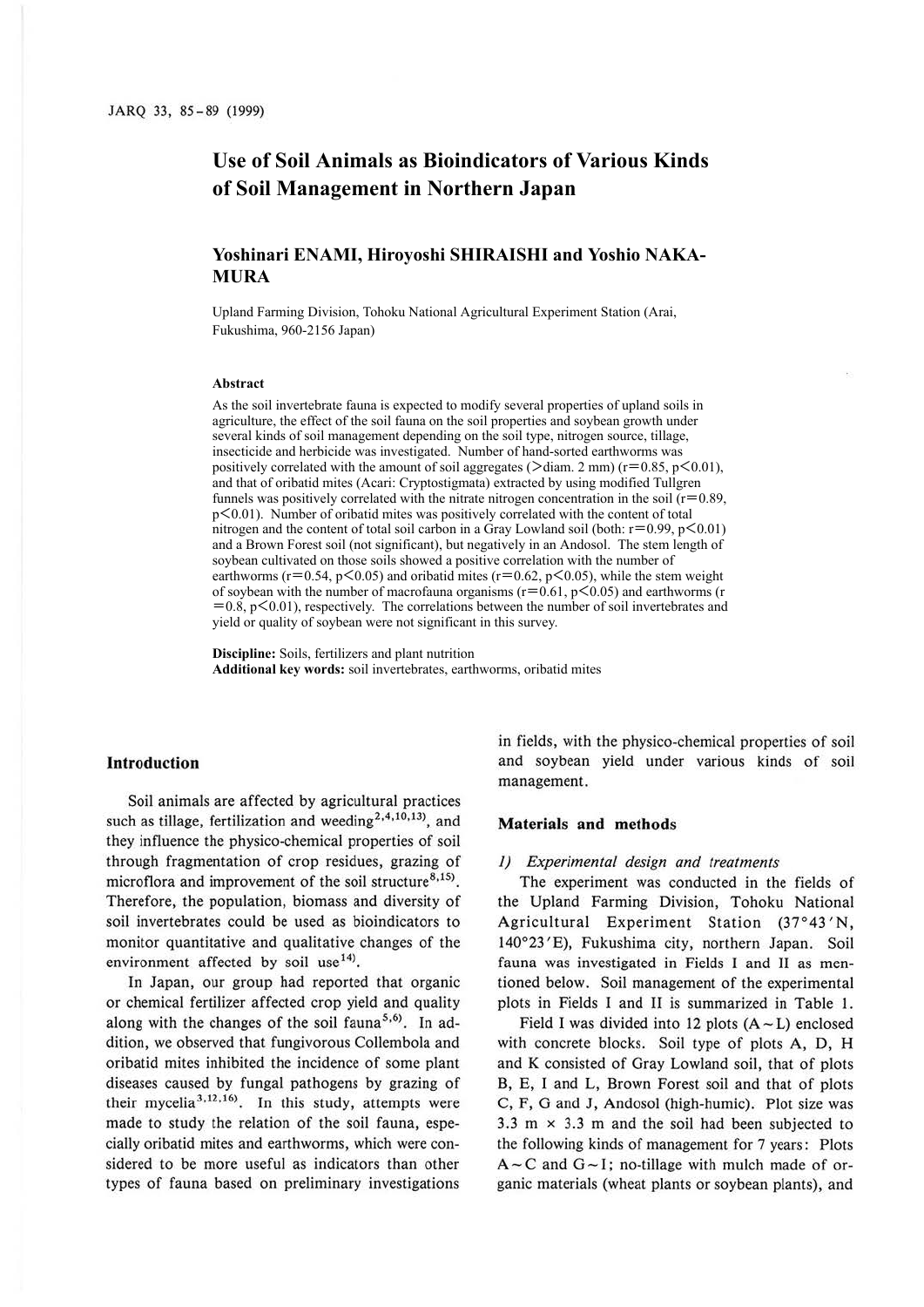| Field 1                                        | A   | в   | C   | D         | Е   | F         | G   | Н   | 1   | J      | K   | L      |     |       |         |
|------------------------------------------------|-----|-----|-----|-----------|-----|-----------|-----|-----|-----|--------|-----|--------|-----|-------|---------|
|                                                |     |     |     |           |     |           |     |     |     |        |     |        |     |       |         |
| Soil type <sup>a)</sup>                        | GI  | Bf  | An  | Gl        | Bf  | An        | An  | GI  | Bf  | An     | GI  | Bf     |     |       |         |
| Tillage using rotary machine                   |     |     |     | $\ddot{}$ | ÷   | $\ddot{}$ |     |     |     | $^{+}$ | ÷   | $^{+}$ |     |       |         |
| Nitrogen source ( $\text{kg}/10 \text{ m}^2$ ) |     |     |     |           |     |           |     |     |     |        |     |        |     |       |         |
| Inorganic                                      |     |     |     | 0.2       | 0.2 | 0.2       |     |     |     |        |     |        |     |       |         |
| Wheat plants                                   | 0.2 | 0.2 | 0.2 |           |     |           |     |     |     |        |     |        |     |       |         |
| Soybean plants                                 |     |     |     |           |     |           | 0.2 | 0.2 | 0.2 |        |     |        |     |       |         |
| Rice straw                                     |     |     |     |           |     |           |     |     |     | 0.2    | 0.2 | 0.2    |     |       |         |
| Field II                                       | a   | b   | c   | d         | e   |           | g   | h   |     |        |     |        | m   | n     | $\circ$ |
| Tillage using rotary machine                   |     |     |     |           |     |           |     |     |     |        | +   |        |     | $\pm$ |         |
| Insecticides and herbicides                    |     |     |     |           |     |           |     |     |     |        |     |        |     |       |         |
| Nitrogen source ( $\text{kg}/10 \text{ m}^2$ ) |     |     |     |           |     |           |     |     |     |        |     |        |     |       |         |
| Inorganic                                      | 0.2 | 0.1 | 0.1 | 0.1       | 0.1 |           |     |     |     |        | 0.2 | 0.1    | 0.1 | 0.1   | 0.1     |
| Rice straw                                     |     | 0.1 |     |           |     |           | 0.2 |     |     |        |     | 0.1    |     |       |         |
| Bokashi <sup>b)</sup>                          |     |     | 0.1 |           |     |           |     | 0.2 |     |        |     |        | 0.1 |       |         |
| Mulberry branches                              |     |     |     | 0.1       |     |           |     |     | 0.2 |        |     |        |     | 0.1   |         |
| Chopped weeds                                  |     |     |     |           | 0.1 |           |     |     |     | 0.2    |     |        |     |       | 0.1     |

Table I. Management of experimental plots of Fields I and II

a): Gl; Gray Lowland soil, Bf; Brown Forest soil, An; Andosol.

b): Bokashi is an organic fertilizer made mainly from rice bran and chicken droppings.

weeds were cut by hand and put onto the soil surface. Plots  $D \sim F$  and  $J \sim L$ ; tillage using rotary machine after inorganic (NN444, Nihon Kasei, Japan) or organic (rice straw) fertilization, and weeds cut by hand were brought out from the plots. Kinds of fertilizer applied to each plot are shown in Table I. Total amount of fertilizer applied to each plot was 0.2 kg nitrogen per 10  $m<sup>2</sup>$ . Cherry tomato had been grown for *5* years in this field after cultivation of dent- and sweet corn for 2 years.

Field Il on light-colored Andosol was cultivated and divided into 15 plots (a-o). The plot size was  $2 m \times 6 m$  and the soil had been subjected to the following kinds of management for 4 years: IO plots  $(a - j)$ ; no-tillage, weeding by hand, no application of insecticides or herbicides, mulch consisting of 4 kinds of organic materials (rice straw, bokashi, mulberry branches and chopped weeds) except for plots a and f, control plots. *5* plots (k-o); rotary digging after fertilization (organic materials applied were plowed under and the soil surface was maintained without mulch), application of Elsan (PAP) and Sumithion (MEP) as insecticides and Simazine (CAT) as herbicide once a year before sowing. Kinds and amount of fertilizer applied are listed in Table I. Total amount of fertilizer applied was the same as in Field I. Soybean had been grown for 3 years in this field after 2 years of upland rice cultivation.

# *2) Identification of soil animals and determination of soil properties*

In Field I, earthworms were sorted by hand from 2 quadrates (each 50 cm x 50 cm in area, 10 cm in depth) in each plot in October 1993. For the determination of the percentage of aggregation, soil sample (10 cm in diam., 15 cm in depth) was taken from each plot with 2 replications in October 1994, and sifted by the Tiulin-Yorder method. Amount of soil aggregates (%SA,  $\varnothing > 2$  mm) was obtained from the following calculation.

 $\%SA = 100 \times (A-P) / (T-P)$ 

where A; weight of total aggregates  $(>2$  mm), P; weight of aggregates with single-grained structure  $($  > 2 mm), T; total weight of tested soil sample.

In Field I, 2 samples were taken from each plot in July and October 1995 by using a rectangular metal sampler (5 cm x 4 cm in area, *5* cm in depth) to extract oribatid mites with Tullgren funnels. Mean number of oribatid mites collected in July and October was used to calculate the correlation coefficient with the values of the soil parameters mentioned below. For the analysis of the soil chemical properties, in October 1995, 3 soil samples (10 cm in diam., 15 cm in depth) were taken from each plot, air-dried for I week and passed through a *5* mm mesh sieve. The contents of total soil carbon (T-C) and nitrogen (T-N) were measured by CN-corder (MT-600, Yanaco, Kyoto, Japan) and the concentration of nitrate nitrogen (water-soluble  $NO<sub>3</sub>$ ) in soil was determined by ion-chromatography (HPLC column, Hitachi, Tokyo, Japan).

In Field II, 2 soil samples were taken using the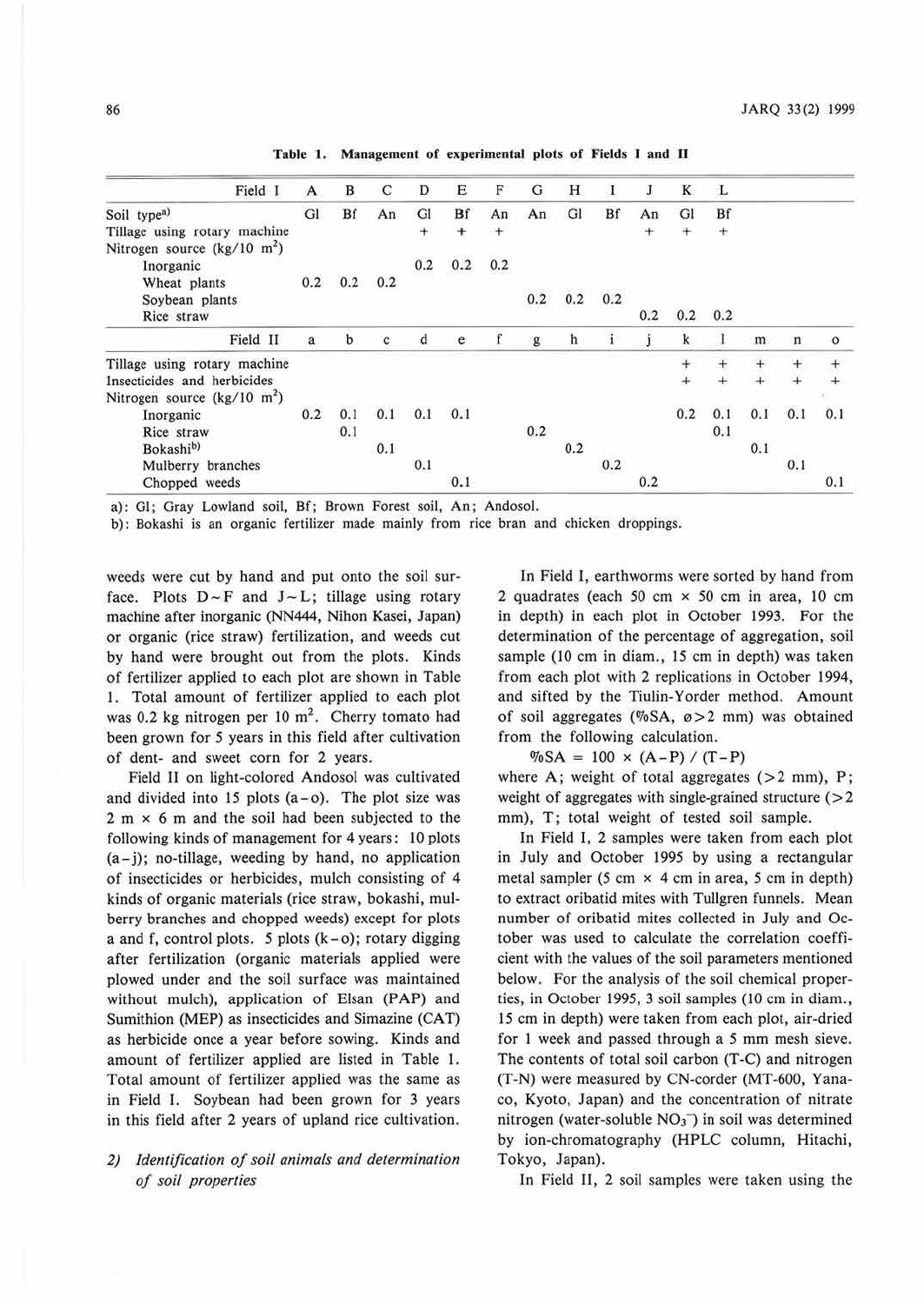*Y. Enami et al.: Use of Soil Animals as Bioindicators of Various Kinds of Soil Management* 677

|                         | Field I        | A   | в   | C   | D   | Е   | F            | G   | н   |     |     | К   | Ŀ  |    |          |         |
|-------------------------|----------------|-----|-----|-----|-----|-----|--------------|-----|-----|-----|-----|-----|----|----|----------|---------|
| Oribatids <sup>a)</sup> | No. of species | 14  | 13  | 17  | 4   |     |              | 16  | 15  | 13  |     |     |    |    |          |         |
|                         | Individual no. | 136 | 107 | 140 | 18  | 24  | 23           | 154 | 389 | 115 | 21  | 42  | 34 |    |          |         |
| Earthworms              | Individual no. | 49  | 14  | 12  |     | 0   | $\mathbf{0}$ | 4   | 22  | 16  |     |     |    |    |          |         |
|                         | Field II       | a   | b   | c   | đ   | e   |              | g   | h   |     |     |     |    | m  | n        | $\circ$ |
| Oribatids               | No. of species | 6   | 6   | 9   | 13  | 10  | 3            | 4   | 6   | 12  | 14  | Δ   | 4  | 6  |          |         |
|                         | Individual no. | 87  | 170 | 178 | 348 | 114 | 88           | 55  | 299 | 133 | 109 | 114 | 17 | 28 | 44       | 58      |
| Earthworms              | Individual no. | 0   |     |     |     |     |              | 6   | 10  | 10  |     |     |    | 0  | $\Omega$ |         |
| No. of macro-arthropods |                | 28  | 90  | 71  | 109 | 59  | 12           | 63  | 57  | 113 | 121 | 19  | 47 | 24 | 37       | 44      |

Table 2. Species richness and abundance of soil fauna

Number relating to oribatids: /200 mL. No. to earthworms and macroarthropods: /2 quadrates.

a): Species and individual number of oribatid mites are expressed as average of July and October.

above-mentioned sampler to collect oribatid mites, and hand-sorting was performed to collect macroinvertebrates (over  $2-3$  mm in length) in 2 quadrates in each plot before harvest of soybean in October 1994. Mean values of dry stem weight and length were obtained from 7 soybean plants selected randomly in each plot.

### **Results**

Species richness and abundance in this study are indicated in Table 2. The values were higher in plots  $A - C$  and  $G - I$ . Similarly a high density of earthworms was found in these plots, except for G. In Field II, species number of oribatid mites and individual number of macroarthropods differed among the 15 plots. No earthworms were found in plots a, f and k-o. Fig. 1 shows that the lack of uniformity of the oribatid mite abundance among the experimental plots was maintained in 2 seasons, July and October, in other words, the density of oribatid

mites was stable in each plot. As for the soil invertebrates used as indicators of soil properties, mean number of oribatid mites in July and October was positively correlated with the concentration of nitrate nitrogen  $(NO<sub>3</sub>^-)$  measured in October, with a coefficient  $r = 0.89$ ;  $p < 0.01$  (Fig. 2). The number of oribatid mites also was positively correlated with the content of total soil carbon and with the content of total soil nitrogen in the Gray Lowland soil (both:  $r=0.99$ ;  $p<0.01$ ) and in the Brown Forest soil (not statistically significant), but negatively in the Andosol (Fig. 3).

Number of earthworms hand-sorted was positively correlated with the amount of soil aggregates with a diameter above 2 mm ( $r = 0.85$ ;  $p < 0.01$ ) (Fig. 4), but the correlation was not significant for the aggregates with a diameter below 2 mm.

As for the relation between the number of soil invertebrates and the growth of soybean in Field II, stem length of soybean was positively correlated with the number of earthworms and oribatid mites



**Fig.** I. Relationship between the number of oribatid mites (/200 mL) collected in July and October • Gray Lowland soil, • Brown Forest soil, • Andosol.



Fig. 2. Correlation between the number of oribatid mites and  $NO<sub>3</sub>$  concentration

• Gray Lowland soil, **■ Brown Forest soil,** Andosol.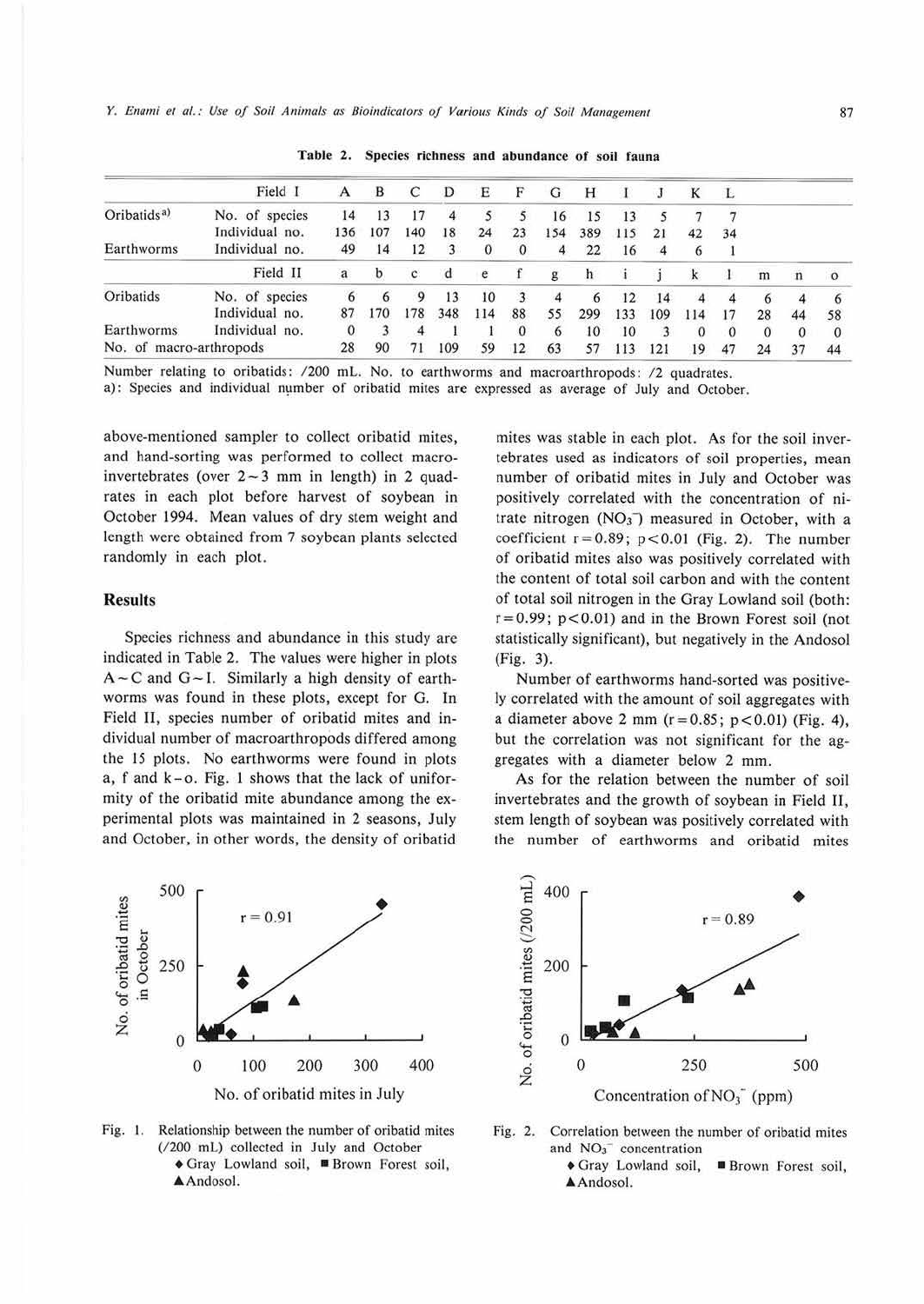

**Fig.** 3. Correlations between total soil carbon or nitrogen content and the number of oribatid mites in different soil types • Gray Lowland soil, • Brown Forest soil, &Andosol.



Fig. 4. Correlation between the number of earthworms and the amouni of soil aggregates

 $(r=0.62$  and 0.54, respectively, both  $p < 0.05$ ) (Fig. 5). Stem weight of soybean was positively correlated with the number of macroarthropods and earthworms, with coefficients  $r = 0.61$ ;  $p < 0.05$  and  $r = 0.8$ ;  $p < 0.01$ , respectively (Fig. 6).



Fujita<sup>4)</sup> reported that the seasonal fluctuations of the density of oribatid mites were different between 2 crop fields (one covered with grass mulch and not tilled, the other treated with chemical fertilizer and tilled using a rotary machine). This study, however, showed that the density of oribatid mites did not change appreciably in 2 seasons in most of the plots of Field I (Fig. **1).** These findings may be attributed to the rather small size of the experimental plots enclosed with concrete blocks and subjected to specific soil management for 7 years. In Field I, the density of soil invertebrates was much higher in plots  $A \sim C$  and  $H \sim J$  covered with organic materials than in the cultivated plots (Table 2). A similar tendency was found in Field II, suggesting that the soil animals benefit from the organic mulch which provides them a better habitat in keeping the soil moisture and supplying food. Paoletti<sup>13)</sup> noted that



Fig. *5.* Correlation between stem length of soybean and the number of oribatid mites or earthworms A Oribatid mites,  $\cdot \bullet \cdot$  Earthworms.



Fig. 6. Correlation between stem weight of soybean and the number of earthworms or macroarthropods A Macroarthropods, <sup>-•</sup> Earthworms.